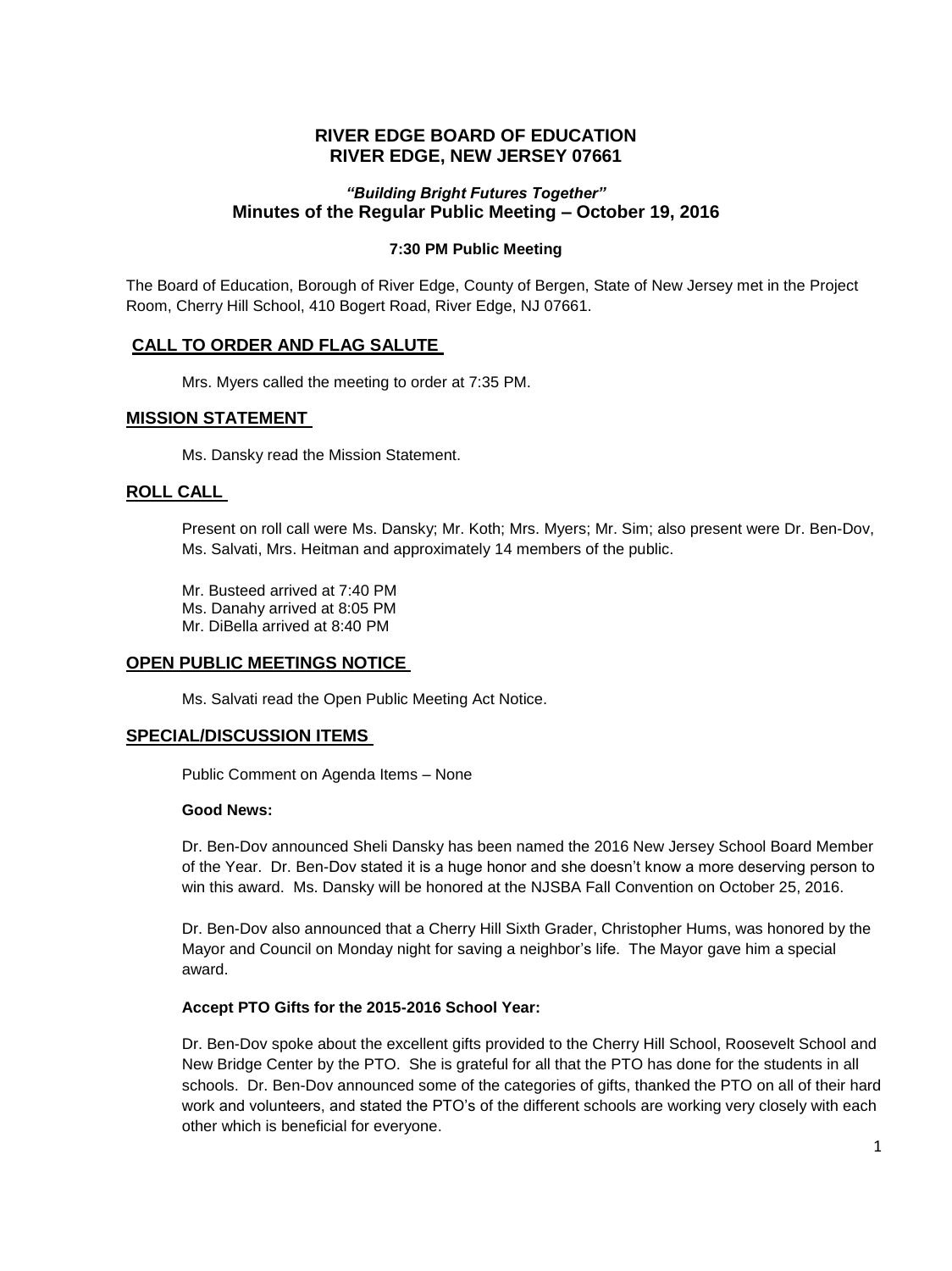## **NJ ASK Science and PARCC Results–Dr. Tova Ben-Dov and River Edge Educational Team**

Dr. Ben-Dov and Ms. Spano presented the results of the 4<sup>th</sup> Grade Science NJ ASK Results for the 2015-2016 school year. The information presented included three years of  $4<sup>th</sup>$  grade testing and comparing different populations of students. They went over the District Factor Group (I), scale score means, proficiency summary, Roosevelt School compared to District Factor Group (I), Cherry Hill compared to District Factor Group (I), cluster means, trends observed in the 2016 NJASK Science results and how we are using this data. Dr. Ben-Dov, Ms. Spano, Ms. Scibilia, and Ms. Diminich presented the PARCC results for Spring 2016 and compared them to the Spring 2015 results. They went over the PARCC grade level participation rates, percentage of students who met or exceeded expectations in English Language Arts and Mathematics, PARCC grade level outcomes in English Language Arts/Literacy and Mathematics, two year comparison of grade level results, percentage of meeting/exceeding expectations in Mathematics and English Language Arts, two year comparison of same cohort students percentages of meeting/exceeding expectations in Mathematics and English Language Arts in Spring 2015 and Spring 2016. The results showed growth from 2015 to 2016 in most areas. The data analysis and improvement plan was presented. All questions from the public and board were answered.

# **REPORTS**

## **SUPERINTENDENT**

- Professional Development on October 10<sup>th</sup> was very successful. There were workshops on STEAM, technology, cyber bullying, critical incidents, and math training. There will be another Professional Development Day scheduled for November  $8<sup>th</sup>$  with Oradell through Bi-borough.
- Parent visitation day was today. There was a good attendance for it. Dr. Ben-Dov needs to discuss with the administrators a better way for parent visitation to be implemented due to various challenges inherent in this day.
- Dr. Ben-Dov has been busy working on her District/Superintendent goals. For the Planning Goal she met with Mr. Fletcher and Mr. Saxton regarding regionalization. They will inquire with their committee on what they can do. Dr. Ben-Dov also invited the architects to meet with her and the administrators so see some options that they can explore in each of the buildings. For the Special Education Review Goal - there will be a meeting on October  $24<sup>th</sup>$  to go over the monitoring for the Special Education goal.
- There have been six parent evenings so far this year: Community Outreach, Positive Behavior presentation, Back to School Night, ESL evening, Parent Technology meeting, and NJCAP Cyber Empowerment workshop.
- There was a great Second Cup of Coffee yesterday in the Roosevelt School STEAM Lab. The parents were able to get a hands-on experience of the lab.
- There was a meeting with the Mayor and a subcommittee that included Bobbi Conway which Dr. Ben-Dov and Ms. Salvati attended. They spoke about the Interlocal Agreement.
- Report cards roll out will be for kindergarten and first grade only for the  $1<sup>st</sup>$  marking period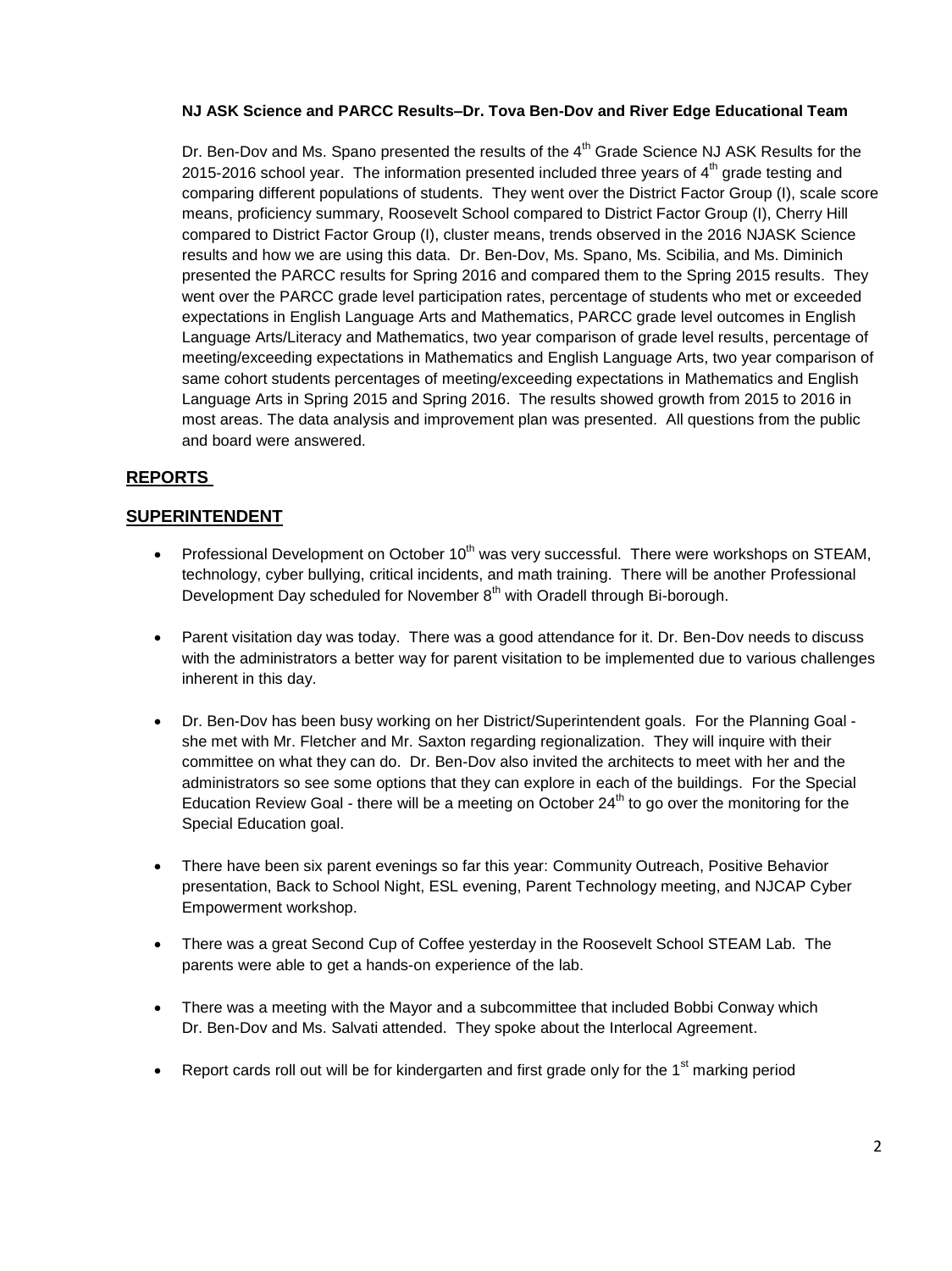## **PRINCIPAL**

Mrs. Heitman reported on the following:

- Week of Respect was October 3rd to October 7th. It went very well for both schools and many activities were planned.
- October  $10^{th}$  was a Professional Development Day and it was very successful
- Our PTO has been very busy with ice cream sales and planning for the Boo Bash and the mini Boo Bash. They also are offering mini grants for teachers.
- School Visitation Day was today
- Our Student council is up and running and their first charity initiative is called "Table to Table." This will provide food for those in need. They are also working on their own "presidential election". It will be fun to see who they pick.
- Third grade is going on a class trip to the Sterling Mines this Friday
- The Halloween parades are scheduled for Monday, October 31 $^{\text{st}}$ . Roosevelt's will start at 1:10 PM and Cherry Hill's will start at 1:30 PM.
- $\bullet$  Mrs. Heitman, Mr. Henzel, Mr. Lyons, and Ms. Conway met on October 14<sup>th</sup> to discuss the blackout dates for the basketball season for a smoother cooperation with the Recreation Department.

## **BOARD SECRETARY**

- The auditors came this week to start the financial part of the audit
- Some of the 2015-2016 school year surplus will be dedicated for facility improvements that need to be done

## **PRESIDENT**

- Mrs. Myers spoke to the field representative from School Boards to discuss the board retreat. They picked March  $18<sup>th</sup>$  to have the retreat.
- Mrs. Myers congratulated Ms. Dansky on becoming the 2016 Board Member of the Year

## **COMMITTEES**

 Mr. Sim attended the REEF meeting on Monday night. They asked if the schools need any equipment for the STEAM Labs. They will also give grants for teacher projects.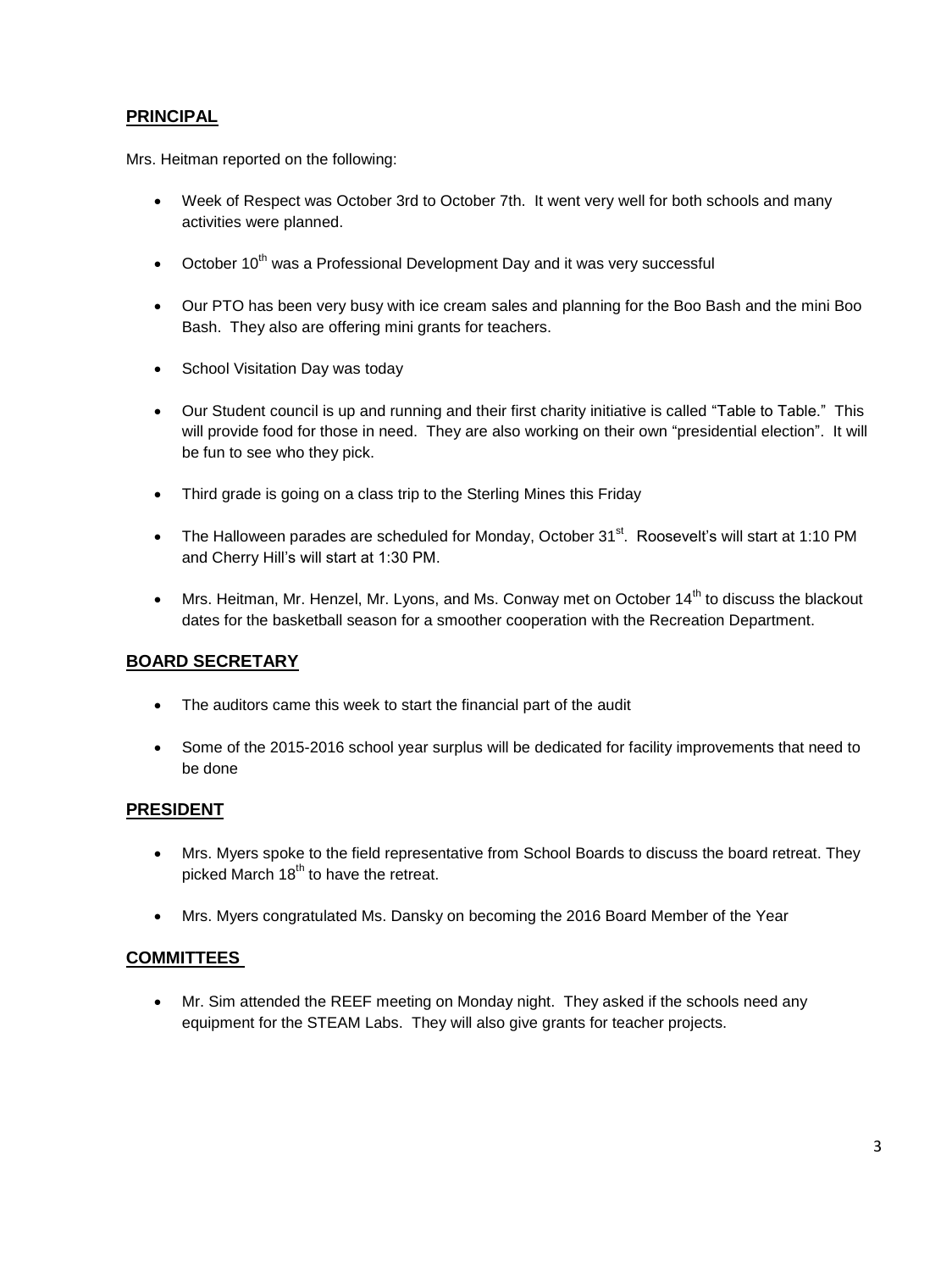## **MOTIONS TO BE ACTED UPON**

## **A. ADMINISTRATION/POLICY**

- 1. That the Board of Education approve the staff development and travel as per the schedules for October 2016 including relevant mileage reimbursement. (Addendum)
- 2. That the Board of Education approve the Second Reading of the following policy:

| Policy # | Title                              |  |
|----------|------------------------------------|--|
| 9250     | <b>Expenses and Reimbursements</b> |  |

- 3. That the Board of Education approve the 2016-2017 River Edge Purchasing Manual.
- 4. That the Board of Education approve the following class trip:

| Date     | <b>School</b> | Grade | <b>Destination</b>                                            | Cost to<br><b>District</b> |
|----------|---------------|-------|---------------------------------------------------------------|----------------------------|
| 10/24/16 | Roosevelt     |       | <b>River Edge</b><br><b>Cultural Center</b><br>River Edge, NJ | \$0                        |

#### **Motion by: Mr. Busteed, Seconded by: Mr. DiBella**

Ayes: Mr. Busteed, Ms. Danahy, Ms. Dansky, Mr. DiBella, Mr. Koth, Mrs. Myers, Mr. Sim Nays: None

5. That the Board of Education approve the following Board Goals for the 2016-2017 school year.

**Goal #1**: Assess and revise the committee reporting process to provide more in-depth information to whole board, including developing a committee meeting schedule for the year.

**Goal #2**: In cooperation with the administration, develop a comprehensive facilities plan for the district.

**Goal #3**: Plan and conduct a board retreat during the 2016-2017 school year.

6. That the Board of Education approve the following District/Superintendent Goals for the 2016 -2017 school year.

**Goal #1**: Continue planning and preparation for potential enrollment increases by exploring some of the options listed below, as per enrollment projections and recommendations of an Educational Planner. Possible impact on student achievement, if applicable, should also be explored by June 30, 2017.

- **A**. Potential impact of reconfiguration of buildings to K-3 and 4-6.
- **B**. Potential impact of re-district residences that subscribe to the Roosevelt and Cherry Hill schools.
- **C**. Explore potential rental space from other community buildings.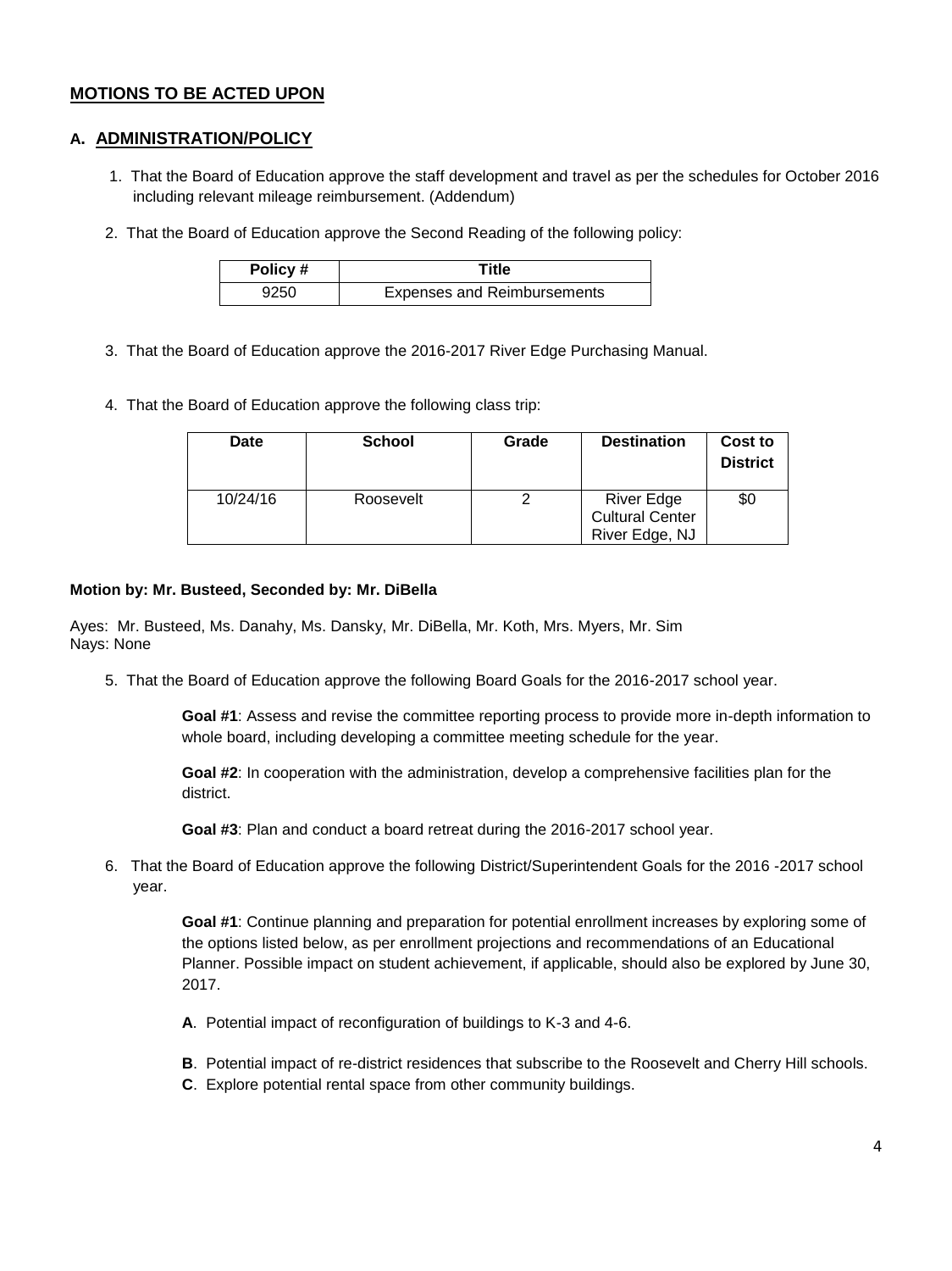**D.** Explore discussion and examine the impact with River Dell Regional and Oradell regarding potential consolidation; sending receiving (including Grade 6 to River Dell); and regionalization.

**Goal #2:** Complete a district-wide assessment of special education programs and develop a plan to optimize delivery of services to the River Edge special education population.

#### **Motion by: Mr. DiBella, Seconded by: Ms. Dansky**

Ayes: Mr. Busteed, Ms. Danahy, Ms. Dansky, Mr. DiBella, Mr. Koth, Mrs. Myers, Mr. Sim Nays: None

7. That the Board of Education approve the following School Goals for the 2016-2017 school year.

## **Roosevelt School**

**Goal #1:** Students in grades 3-6 in Roosevelt School will improve vocabulary proficiency through comprehensive implementation of the Sadlier Vocabulary Program. Students in grades 3-6 will participate in vocabulary lessons and reinforcement activities on a regular basis. Appropriate accommodations for designated students will be implemented. A Sadlier vocabulary Workshop preassessment was administered to all students in grades 3-6 in the fall of 2016. By June of 2017 the average school score for grades 3-6 will increase by at least 15% on the Sadlier post assessment.

The baseline line data reflects an average school score of 52%.

**Goal #2:** All Roosevelt School students will use Meaningful Technology in the classrooms. Digital tools to access, collaborate, manage, evaluate, think critically, and synthesize information in a meaningful way will be used. Learners will be able to solve problems, collaborate, create, and communicate knowledge using tech tools. Students will use technology to connect to the global community and beyond to promote digital citizenship, social, and ethical responsibility. By June of 2017, 50% of observations /walkthroughs will note recommendations and /or commendations reflecting meaningful technology.

#### **Cherry Hill School**

**Goal #1:** Students in grades 3-6 in Cherry Hill School will improve vocabulary proficiency through comprehensive implementation of the Sadlier Vocabulary Program. Students in grades 3-6 will participate in vocabulary lessons and reinforcement activities on a regular basis. Appropriate accommodations for designated students will be implemented. A Sadlier vocabulary Workshop preassessment was administered to all students in grades

3-6 in the fall of 2016. By June of 2017 the average school score for grades 3-6 will increase by at least 15% on the Sadlier post assessment.

The baseline line data reflects an average school score of 48%.

**Goal #2:** All Cherry Hill School students will use Meaningful Technology in the classrooms. Digital tools to access, collaborate, manage, evaluate, think critically, and synthesize information in a meaningful way will be used. Learners will be able to solve problems, collaborate, create, and communicate knowledge using tech tools. Students will use technology to connect to the global community and beyond to promote digital citizenship, social, and ethical responsibility. By June of 2017, 50% of observations /walkthroughs will note recommendations and /or commendations reflecting meaningful technology.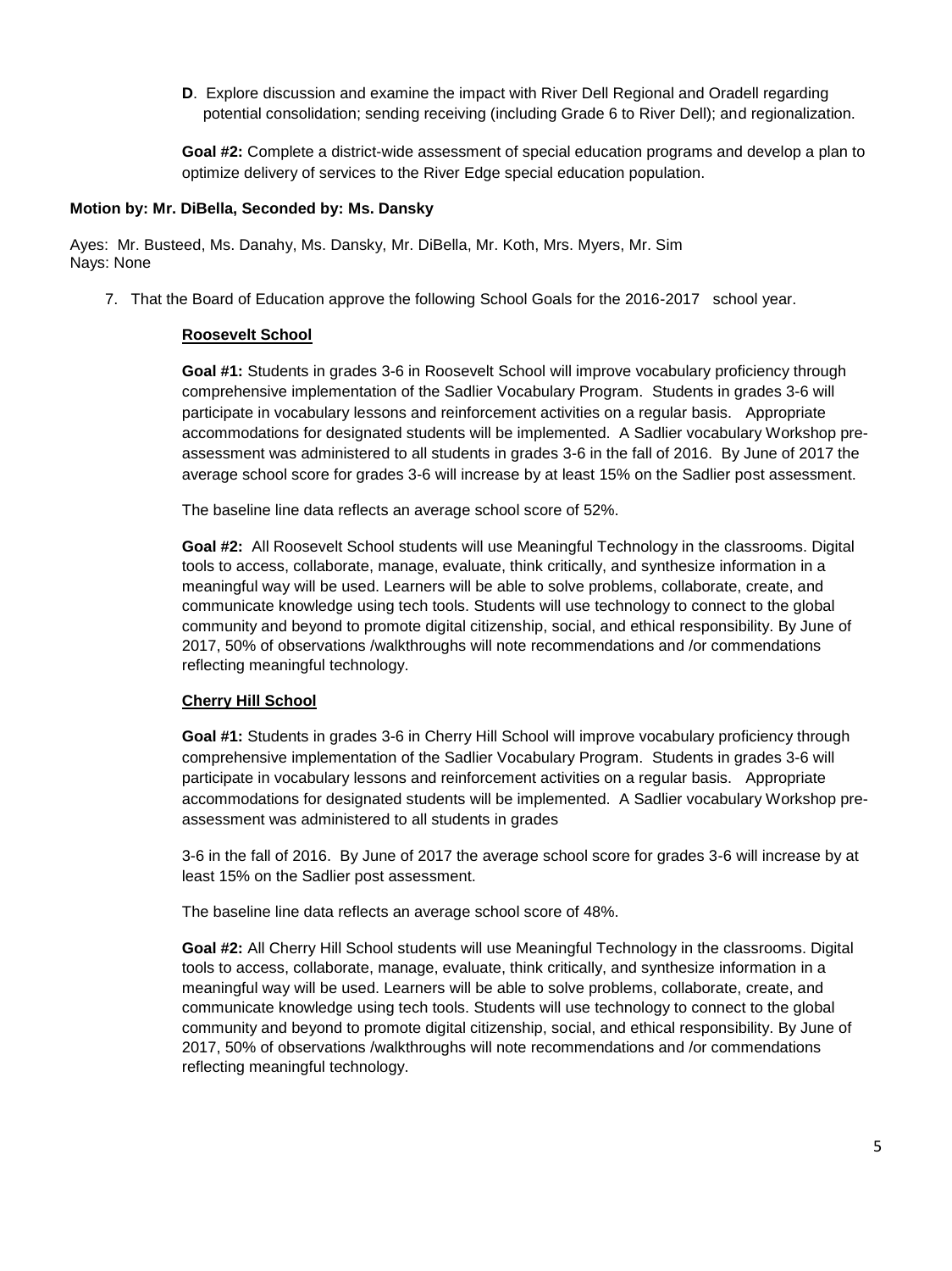#### **Motion by: Ms. Dansky, Seconded by: Mr. Koth**

Ayes: Mr. Busteed, Ms. Danahy, Ms. Dansky, Mr. DiBella, Mr. Koth, Mrs. Myers, Mr. Sim Nays: None

#### **B. CURRICULUM/EDUCATION** - None

## **C. BUILDING & GROUNDS** – None

## **D. FINANCE/GRANTS/GIFTS**

- 1. That the Board of Education approve the bills & claims dated October, 2016 totaling \$770,611.71 including checks #39003 through #39139. Payrolls dated September 15, 2016 and September 30, 2016, totaling \$1,112,761.89 issued therefore, a copy of such warrants list are attached as part of these minutes. (Addendum)
- 2. That the River Edge Board of Education approve the Board Secretary's and Treasurer's Reports for the period ending August 31, 2016.

Further, we certify that as of August 31, 2016 after review of the secretary's monthly financial report (appropriations section) and upon consultation with the appropriate district officials, to the best of our knowledge no major account or fund has been over expended in violation of N.J.A.C. 6A:23-2.11 and that sufficient funds are available to meet the districts financial obligation for the remainder of the fiscal year.

- 3. That the Board of Education accept the Roosevelt, New Bridge Center, and Cherry Hill Schools PTO Gifts for the school year 2015-2016. (Addendum)
- 4. That the Board of Education approve the appropriation of Extraordinary Aid and Non-public Transportation Aid into the General Fund for the 2016-2017 school year as follows:

Extraordinary Aid \$142,445 Non-public Transportation Aid \$1,740

5. That the Board of Education approve a donation from REEF for the NJCAP Cyber Empowerment Program in the amount of \$1,673.00.

#### **Motion by: Mr. Koth, Seconded by: Mr. Sim**

Ayes: Mr. Busteed, Ms. Danahy, Ms. Dansky, Mr. DiBella, Mr. Koth, Mrs. Myers, Mr. Sim Nays: None

## **E. PERSONNEL**

1. That the Board of Education accept, with regret, the resignation of Patricia Salvati, School Business Administrator, effective December 12, 2016.

#### **Motion by: Mr. Sim, Seconded by: Ms. Danahy**

Ayes: Mr. Busteed, Ms. Danahy, Ms. Dansky, Mr. DiBella, Mr. Koth, Mrs. Myers, Mr. Sim Nays: None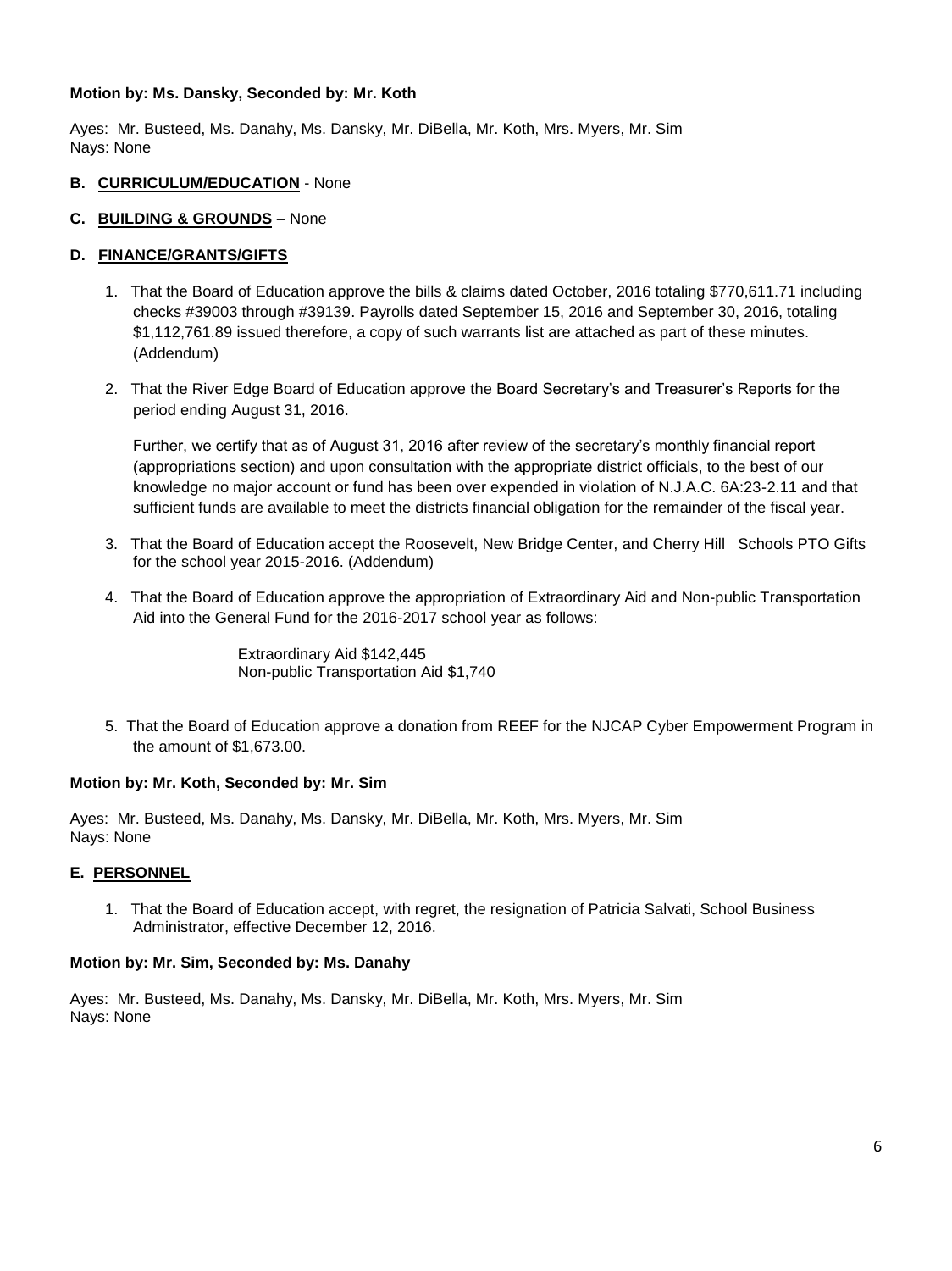- 2. That the Board of Education, with the recommendation of the Superintendent approve a revision for Maternity/Disability leave of absence for Jessica Haynes commenced on September 16, 2016 through October 27, 2016, to be followed by a State Family leave of absence effective October 28, 2016 through January 27, 2017.
- 3. That the Board of Education accept, with regret the resignation of Jerry Chacko, Part-time Aide, effective October 19, 2016.
- 4. That the Board of Education, with the recommendation of the Superintendent approve Francisco Benitez, Aide, for Cycle I of the Post Dismissal Instructional Academy for the 2016-2017 School Year.

## **Motion by: Ms. Danahy, Seconded by: Mr. Busteed**

Ayes: Mr. Busteed, Ms. Danahy, Ms. Dansky, Mr. DiBella, Mr. Koth, Mrs. Myers, Mr. Sim Nays: None

## **F**. **RIVER EDGE SPECIAL EDUCATION** - None

## **G**. **REGION V ADMINISTRATION & TRANSPORTATION**

- 1. That the Board of Education approve the bills & claims dated October, 2016 totaling \$720,850.37 including checks #66985 through #67126.
- 2. Be it resolved that the Region V Council for Special Education will provide shared services for its member districts and be it further resolved that the River Edge Board of Education**,** upon recommendation of the Superintendent, approve the following Region V Shared Services Consultants, Psychologists, Learning Disabilities Teacher Consultants, Social Workers, Speech Language Specialists, Occupational and Physical Therapists, Translators to provide evaluations, direct services and consultation, to non-public and public schools for member districts upon request for the 2016-2017 school year.

Christine Dernbach-Bitler Speech and Language Specialist

#### **Motion by: Mr. Busteed, Seconded by: Mr. DiBella**

Ayes: Mr. Busteed, Ms. Danahy, Ms. Dansky, Mr. DiBella, Mr. Koth, Mrs. Myers, Mr. Sim Nays: None

## **OLD/NEW BUSINESS**

The president recommended that the monthly bills packet continues to be sent home to the finance committee.

## **PUBLIC DISCUSSION**

Mr. Gewirtz, River Edge Resident, recognized Ms. Fenarjian as a wonderful teacher for his children. He also spoke about the amount homework over the religious holidays and spoke about the amount of homework in the younger grades. He asked the board to evaluate whether it's worthwhile.

## **CLOSED SESSION**

Motion made by Mr. DiBella, seconded by Ms. Danahy to convene into closed session at 8:55 PM. All Ayes